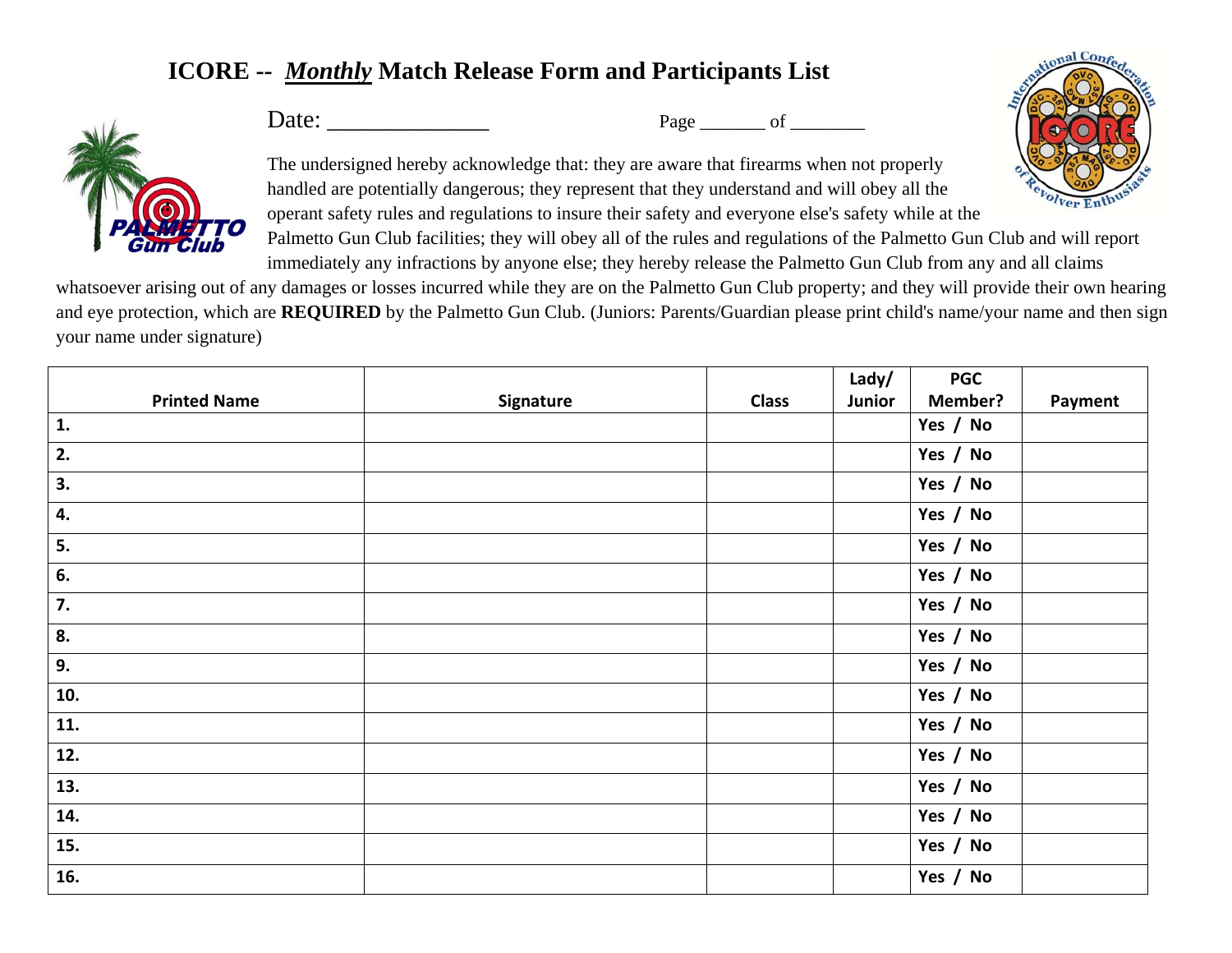## **ICORE --** *Monthly* **Match Release Form and Participants List**



Date: \_\_\_\_\_\_\_\_\_\_\_\_\_ Page \_\_\_\_\_ of \_\_\_\_\_

The undersigned hereby acknowledge that: they are aware that firearms when not properly handled are potentially dangerous; they represent that they understand and will obey all the operant safety rules and regulations to insure their safety and everyone else's safety while at the Palmetto Gun Club facilities; they will obey all of the rules and regulations of the Palmetto Gun Club and will report immediately any infractions by anyone else; they hereby release the Palmetto Gun Club from any and all claims whatsoever arising out of any damages or losses incurred while they are on the

Palmetto Gun Club property; and they will provide their own hearing and eye protection, which are **REQUIRED** by the Palmetto Gun Club. (Juniors: Parents/Guardian please print child's name/your name and then sign your name under signature)

|                     |           |              | Lady/  | <b>PGC</b>     |         |
|---------------------|-----------|--------------|--------|----------------|---------|
| <b>Printed Name</b> | Signature | <b>Class</b> | Junior | <b>Member?</b> | Payment |
| 17.                 |           |              |        | Yes / No       |         |
| 18.                 |           |              |        | Yes / No       |         |
| 19.                 |           |              |        | Yes / No       |         |
| 20.                 |           |              |        | Yes / No       |         |
| 21.                 |           |              |        | Yes / No       |         |
| 22.                 |           |              |        | Yes / No       |         |
| 23.                 |           |              |        | Yes / No       |         |
| 24.                 |           |              |        | Yes / No       |         |
| 25.                 |           |              |        | Yes / No       |         |
| 26.                 |           |              |        | Yes / No       |         |
| 27.                 |           |              |        | Yes / No       |         |
| 28.                 |           |              |        | Yes / No       |         |
| 29.                 |           |              |        | Yes / No       |         |
| 30.                 |           |              |        | Yes / No       |         |
| 31.                 |           |              |        | Yes / No       |         |
| 32.                 |           |              |        | Yes / No       |         |